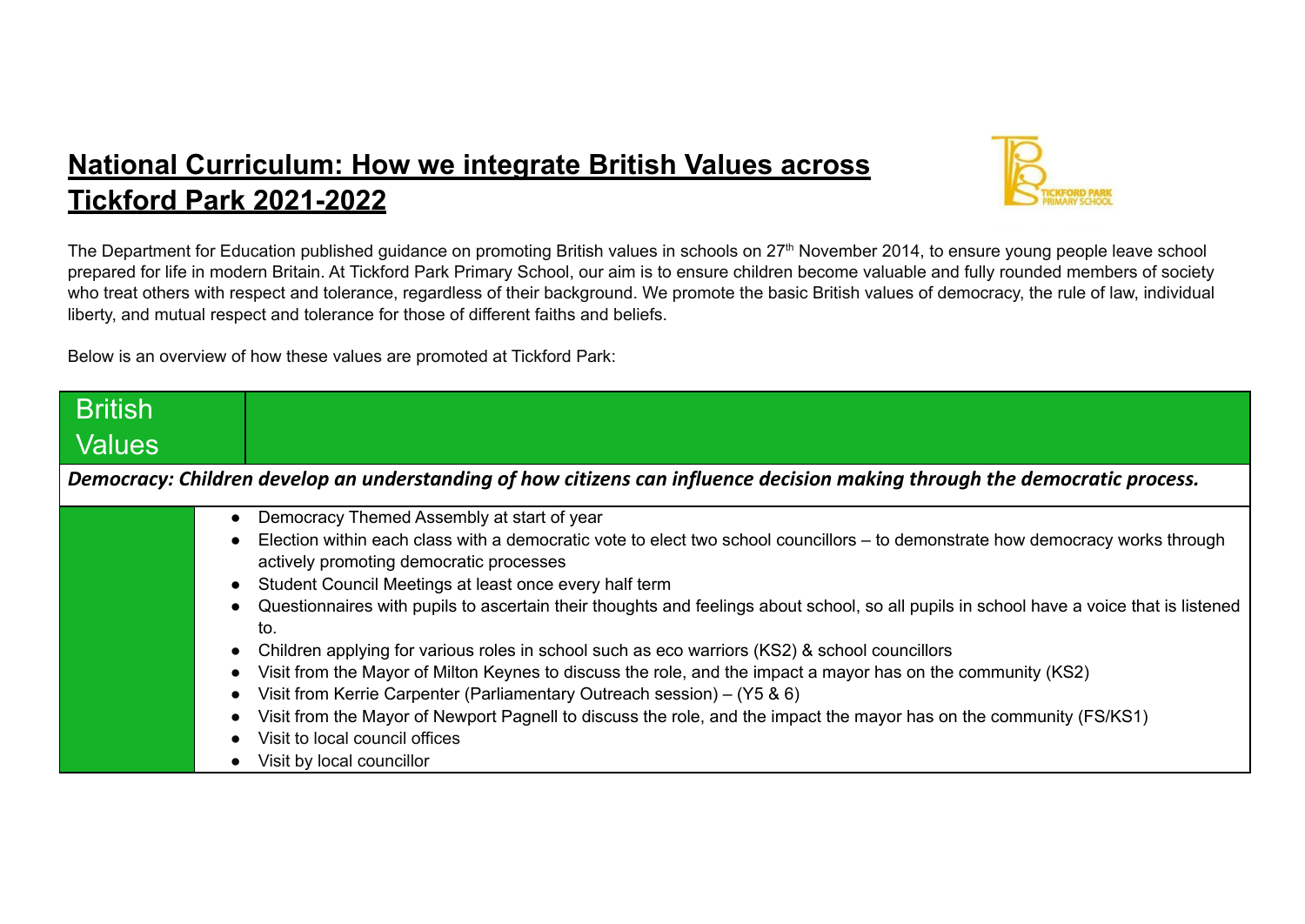|                       | Visit to Houses of Parliament (KS2)<br>$\bullet$<br>Taking part in UK Parliament Week<br>Age-appropriate material in the curriculum on the strengths, advantages and disadvantages of democracy, and how democracy<br>and the law works in Britain compared to other forms of government in other countries<br>Using opportunities, such as general or local, elections to reinforce the democratic processes                                                                                                                                                                                                                                                                                                                                                                                                                                                                                                                                                                                                                                        |
|-----------------------|------------------------------------------------------------------------------------------------------------------------------------------------------------------------------------------------------------------------------------------------------------------------------------------------------------------------------------------------------------------------------------------------------------------------------------------------------------------------------------------------------------------------------------------------------------------------------------------------------------------------------------------------------------------------------------------------------------------------------------------------------------------------------------------------------------------------------------------------------------------------------------------------------------------------------------------------------------------------------------------------------------------------------------------------------|
|                       | Learn that some public bodies, such as the police and the army, can be held to account through Parliament, while others (the<br>courts) maintain independence (Y6)                                                                                                                                                                                                                                                                                                                                                                                                                                                                                                                                                                                                                                                                                                                                                                                                                                                                                   |
| wellbeing and safety. | Rule of Law: Children develop an appreciation that living under the rule of law protects individual citizens and is essential for their                                                                                                                                                                                                                                                                                                                                                                                                                                                                                                                                                                                                                                                                                                                                                                                                                                                                                                              |
|                       | • Clear 'Relationships & behaviour' policy in school: Ready, Respectful & Safe., which feeds into the whole school use of Class<br>Dojo.<br>PSHE curriculum<br>All adults in school promote expected behaviours by children, and celebrate success (Dojo points)<br>Celebration assembly certificates and Dojo points - reinforcing expectations.                                                                                                                                                                                                                                                                                                                                                                                                                                                                                                                                                                                                                                                                                                    |
| law.                  | Individual Liberty: Children develop an understanding that the freedom to choose and hold other faiths and beliefs is protected in                                                                                                                                                                                                                                                                                                                                                                                                                                                                                                                                                                                                                                                                                                                                                                                                                                                                                                                   |
|                       | Children are given opportunities to share their individual talents, and achievements they have achieved in school or out of school.<br>$\bullet$<br>These are celebrated in assemblies and on the weekly newsletter<br>PSHE lessons include discussions about the different choices children can make, with guidance to make the right choices<br>Relationships & Behaviour Policy - adults discuss the choices (both the right and the wrong ones) that pupils make about their<br>behaviour in school. Children can reflect on their choices and the effect that it has on their peers and adults. They are given<br>opportunities to resolve conflicts effectively and fairly<br>Internet Safety- the importance of keeping safe is taught, and the importance of choosing not to share personal information<br>In class, pupils have the opportunity to choose the level of challenge in their maths and English learning<br>Pupils have the option of choosing to complete additional homework, through Times table Rock stars and Purple Mash. |